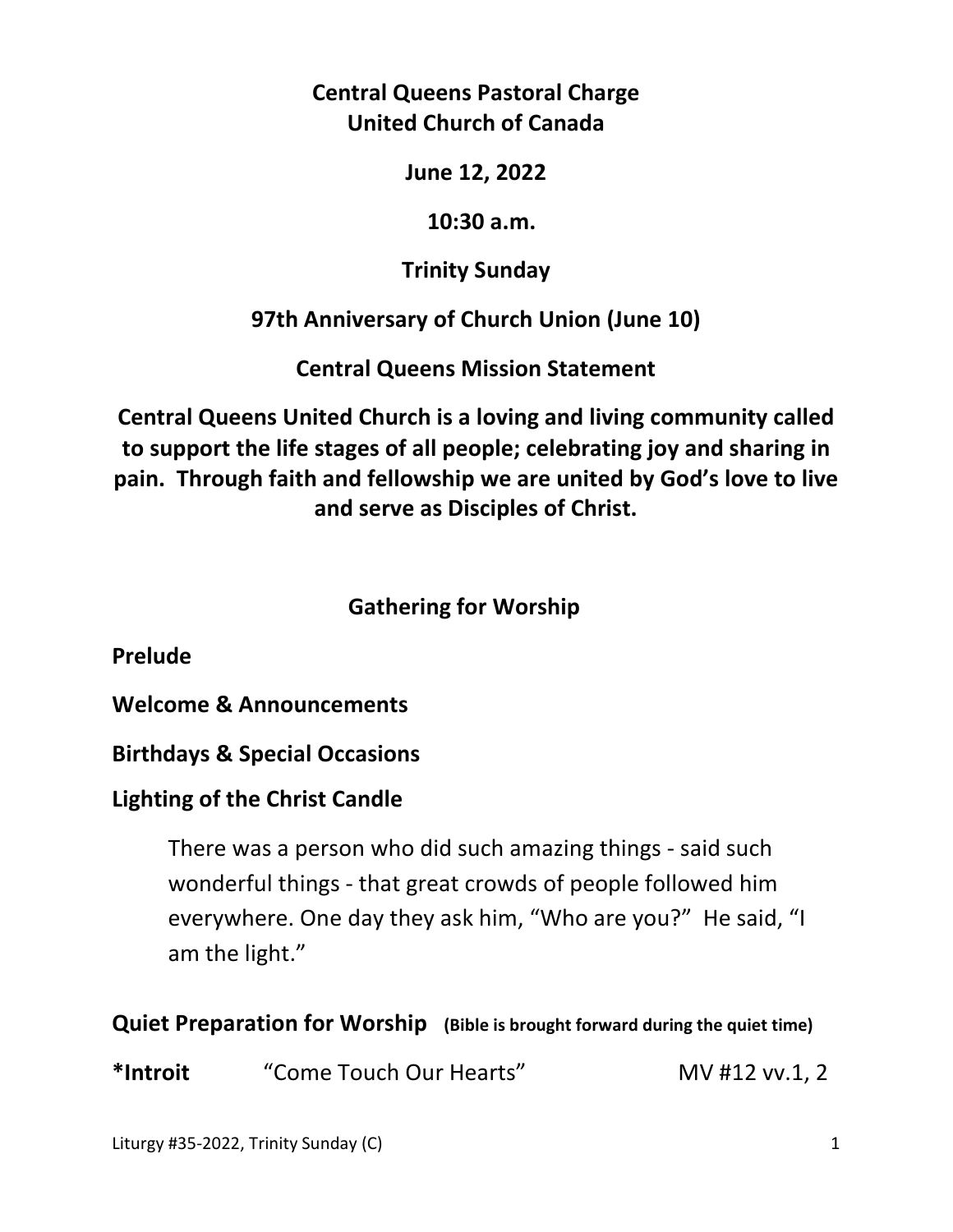# **Call to Worship**

 Wisdom calls and understanding speaks.  **Majestic God, we recognize your voice.**  Creation declares your glory and humanity marvels at your care.  **Merciful God, we rejoice at your works.**  Peace, endurance, character, and hope are gifts.  **Mysterious God, we receive your love in thanksgiving.** 

| *Hymn | "Come and Seek the Ways of Wisdom" | MV #10 |
|-------|------------------------------------|--------|
|-------|------------------------------------|--------|

### **Opening Prayer**

 **God our Potter, God who becomes clay, God who shapes us in the fire, we are made new in your presence. We come seeking your wisdom, crying out our concerns, needing your peace. Use this time to form us as community, connected through your breath, life, and hope that propels us as your body in the world. Amen.** 

With Jesus, we share in the ancient prayer…

### **Lord's Prayer**

**Our Father, which art in heaven, hallowed be thy name. Thy Kingdom come, thy will be done on earth, as it is in heaven. Give us this day our daily bread; and forgive us our trespasses, as we forgive those who trespass against us; and lead us not into temptation,**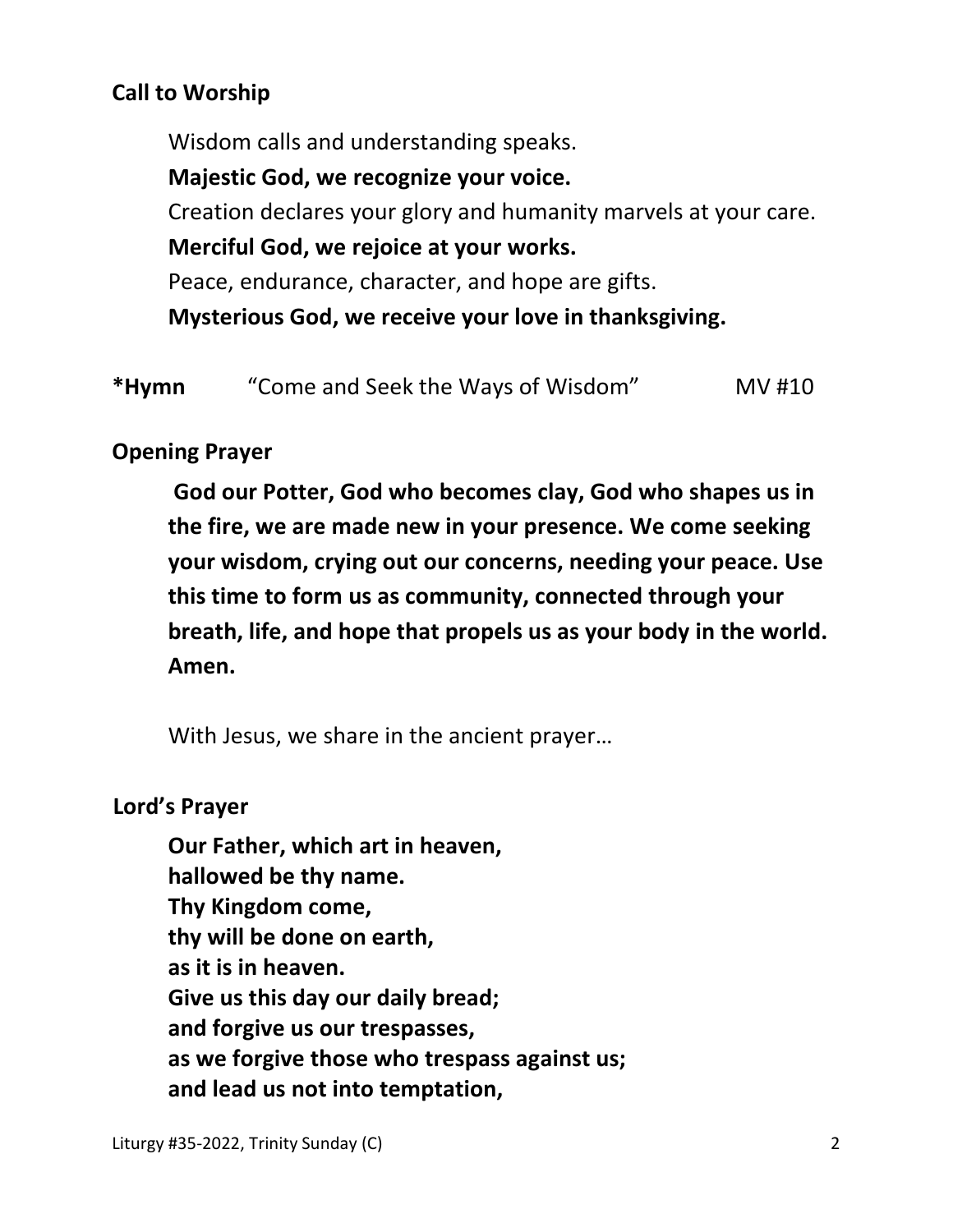**but deliver us from evil. For thine is the kingdom, the power, and the glory, for ever and ever. Amen.** 

**Psalm 8** VU #732 **\*Hymn** "When Hands Reach Out and Fingers Trace" MV #136 vv. 1, 2

### **All God's Children**

**\*Hymn** "When Hands Reach Out and Fingers Trace" MV #136 vv. 4, 5

**Call to Confession**

### **Prayer of Confession**

 **Creator, Redeemer, Sustainer, we confess that we do not always heed the wisdom you impart. We turn toward other marks and means to validate rather than toward you. We remain in awe of our own creation while devouring and destroying yours. Continue to call us, we pray, and to surprise and delight us at your wonder and beauty. May we always be at awe at your way of love and humbled by your nearness. Let our character be shaped toward hope and reflect your peace. Amen.** 

#### **Assurance of Amazing Love**

 Receive the peace extended to us from the God of Love. The one who joins our embodied experience and who invites us to share the hope of the resurrected life in which we are made new and whole.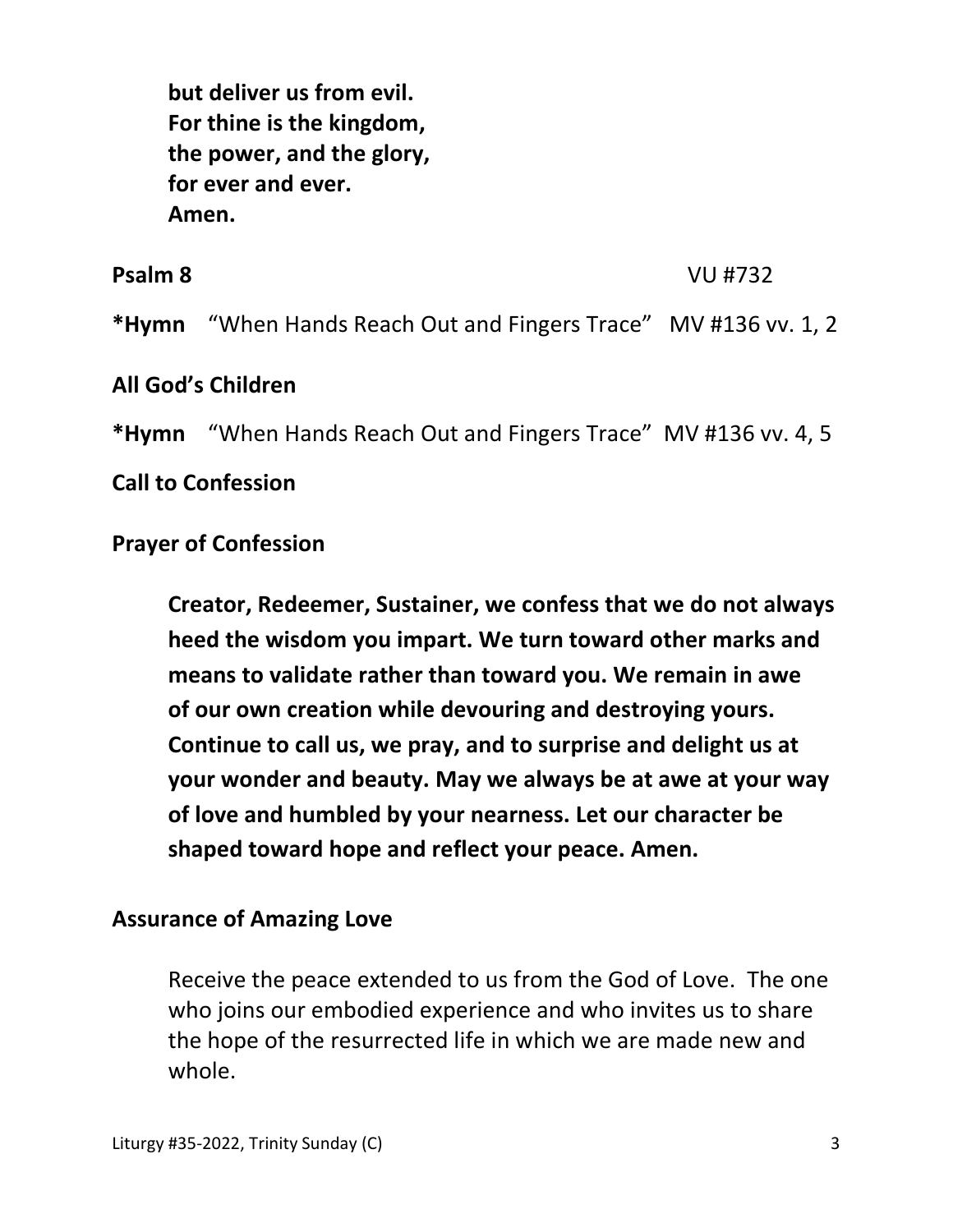# **Presentation of Our Gifts**

### **Invitation to Generosity**

 Giver, Steward, and Guide, may these gifts we bring magnify beyond the boundaries of our community, so that they may create new possibilities in the world. Remember, we give as we are able, we give as we are called.

## **Offertory**

**\*Presentation of Offering** "You Nourish Us" VU #545

**Offertory Prayer** 

**Generous, Abundant, and Precious God, bless our offerings of presence, ability, and resources as we participate as your co-creators. Amen.** 

## **Listening for the Word**

## **Sacred Word**

**Proverbs 8:1–4, 22–31 The Gifts of Wisdom** 

 Does not wisdom call and understanding raise her voice? On the heights, beside the way, at the crossroads she takes her stand; beside the gates in front of the town, at the entrance of the portals she cries out: "To you, O people, I call, and my cry is to all who live.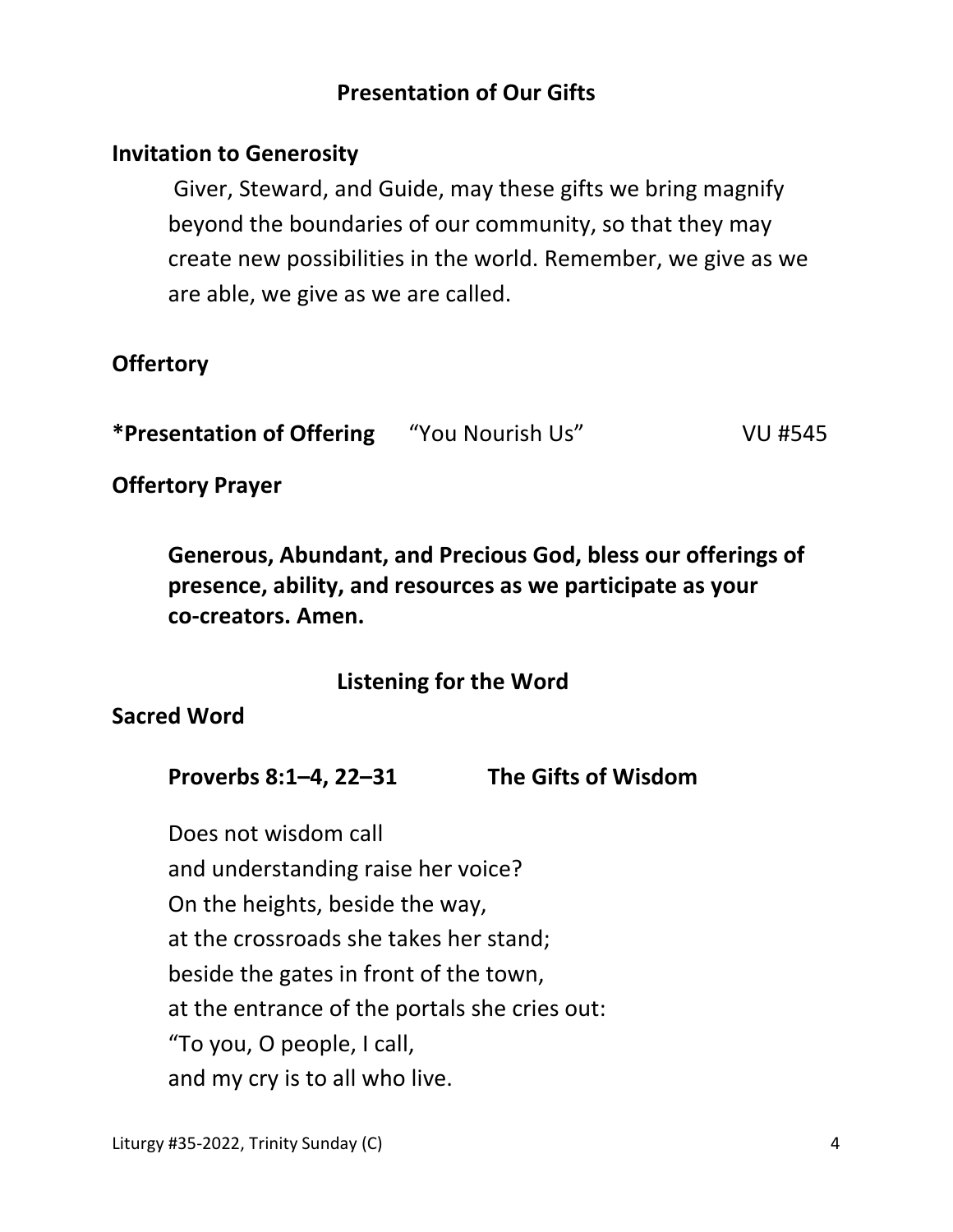"The LORD created me at the beginning of his work, the first of God's acts of long ago. Ages ago I was set up, at the first, before the beginning of the earth. When there were no depths I was brought forth, when there were no springs abounding with water. Before the mountains had been shaped, before the hills, I was brought forth, when God had not yet made earth and fields or the world's first bits of soil. When God established the heavens, I was there; when God drew a circle on the face of the deep, and made firm the skies above, when God established the fountains of the deep, and assigned to the sea its limit, so that the waters might not transgress the command, when God marked out the foundations of the earth, then I was there, like a master worker, and I was God's daily delight, playing before God always, playing in the inhabited world and delighting in the human race.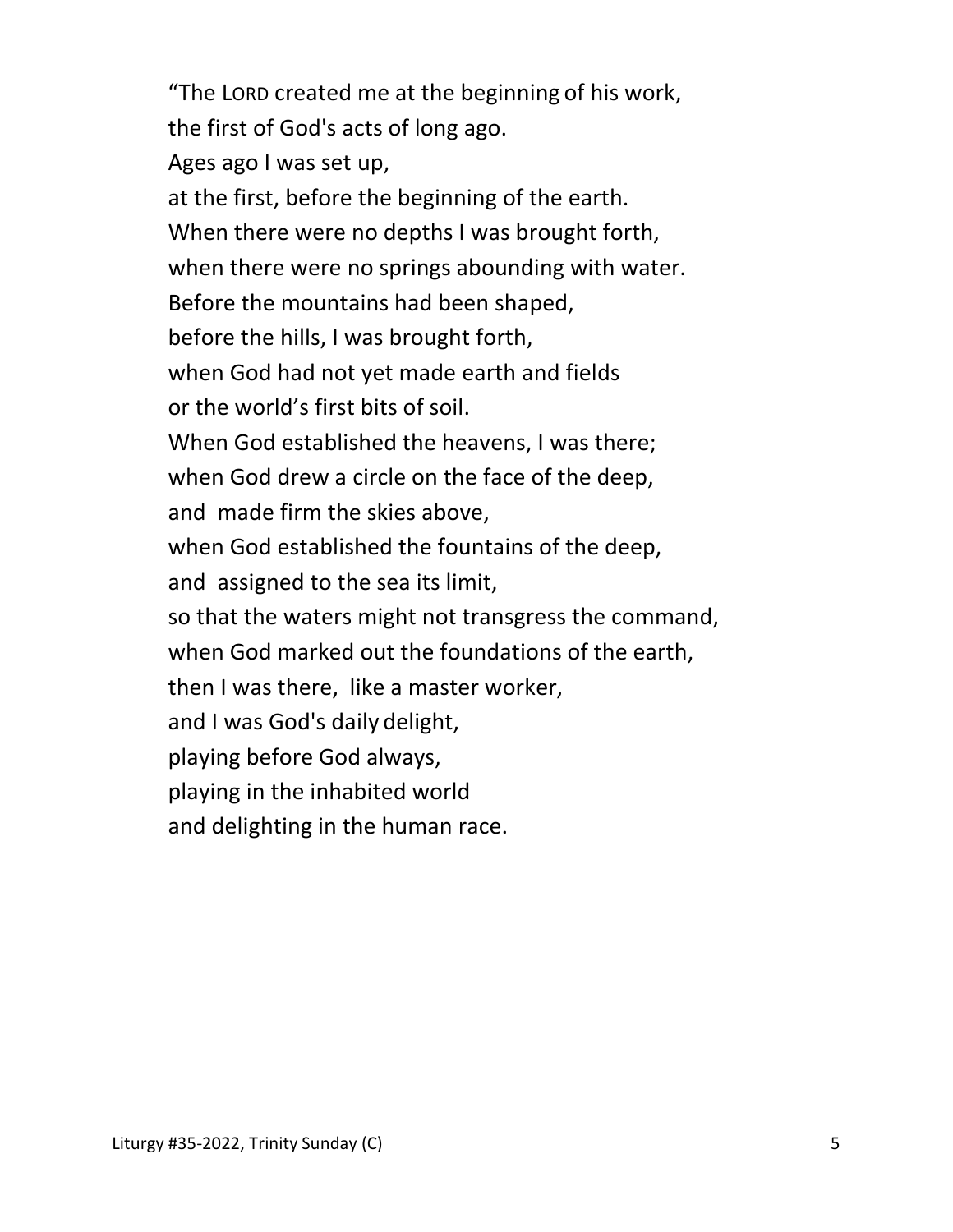#### **John 16:12–15**

I have much more to tell you, but you can't bear to hear it now. When the Spirit of truth comes, she will guide you into all truth. She won't speak on her own initiative; rather, she will speak only what she hears, and she'll announce to you things that are yet to come. In doing this, the Spirit will give glory to me, for she will take what is mine and revealed it to you. Everything that ABBA God has belongs to me. This is why I said that the spirit will take what is mine and reveal it to you.

#### **Anthem**

#### **Sermon**

#### **Reflective Music**

#### **Prayers of Thanksgiving and Intercession**

 Holy God, Holy One and Holy Three, we bless you for bringing us into relationship with you, offering us the same unity in love you share as the blessed Trinity. Help your church in all its branches discover the unity for which Christ prayed. May our unity in Christ show the world how to overcome divisions

and enjoy the diverse gifts you have created in us.

By your Spirit, equip us to explore unity in diversity

through local mission and ministry.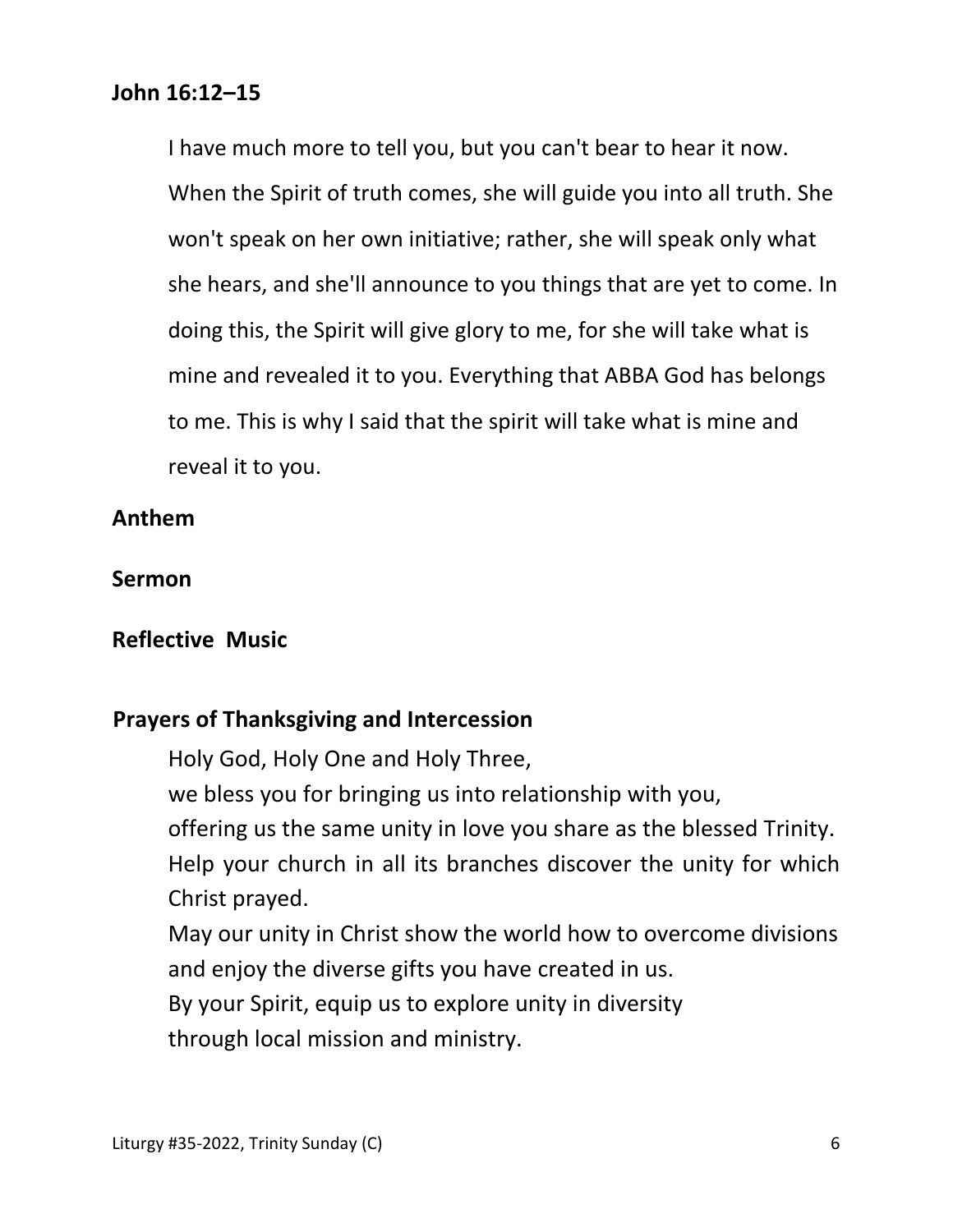God, the Three in One,  **Hear our prayer.** 

God of one loving heart,

 draw the human diverse family together in the love that unites us with you.

 We pray for our nation and our local communities in this time when different experience and opinions so easily divide us.

 Where we have acted without regard for the needs of others, inspire us to work for justice and fairness.

Where we have been blind to the pain of the oppressed,

open our eyes to opportunities for reconciliation and caring.

 Guide the peoples of Canada to establish relationships of mutual respect and honour with indigenous communities, and celebrate our diverse gifts together.

God, the Three in One,

# **Hear our prayer.**

God who wears the many faces of hope,

 we pray for all who feel despair or anxiety in these challenging days.

Lift up in love those who find their illness unrelieved.

 Comfort those who grieve the loss of someone dear or some important opportunity.

Support those who are denied dignity by the attitudes or actions of others and sustain those who long for healing of some kind.

 Hear us in this time of silence as we name before those on our hearts this day: